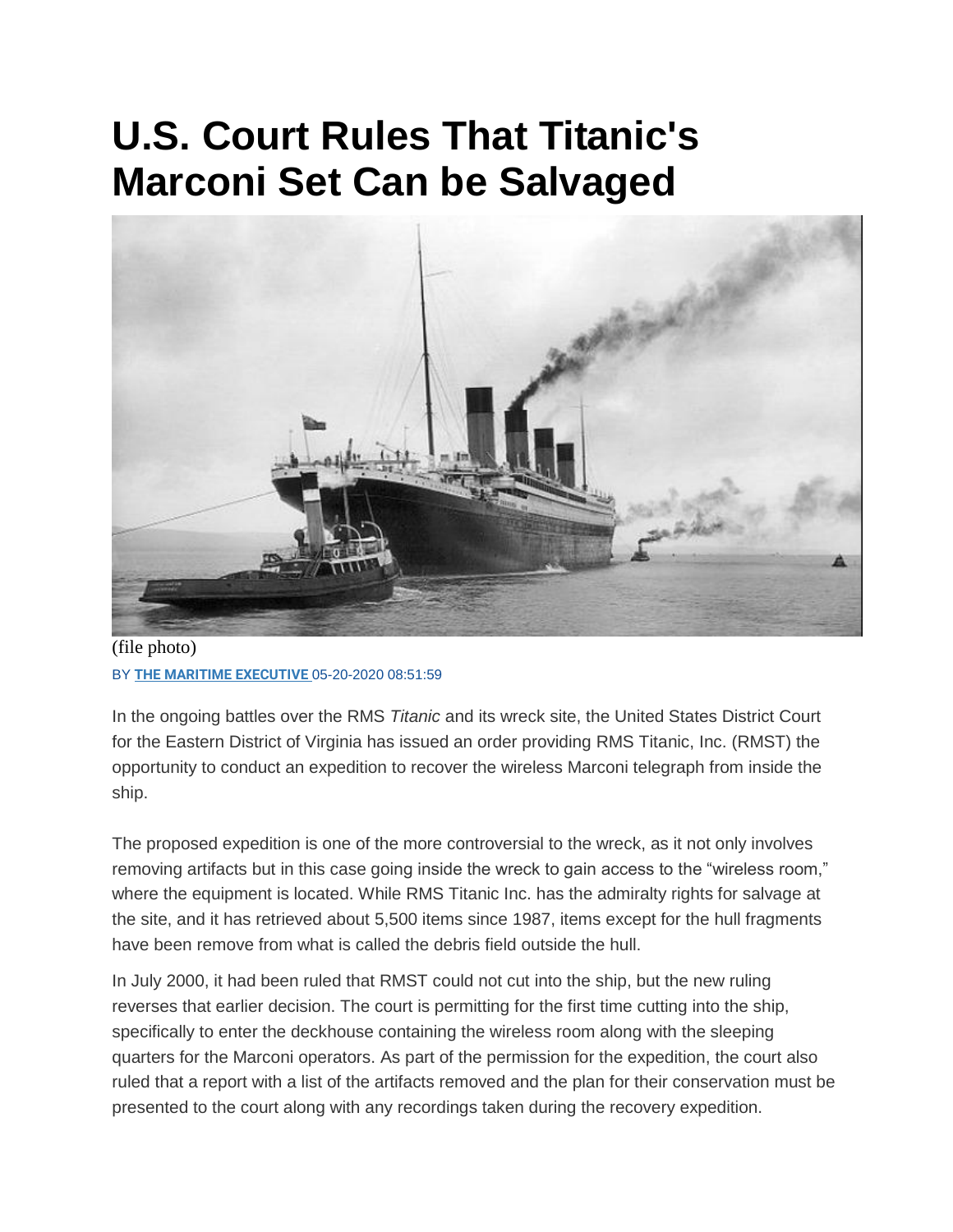Arguing that recent surveys revealed that the vessel deterioration due to currents, iron-eating bacteria, and saltwater corrosion is accelerating, RMST justified its plans to the court saying that the room holding the equipment might soon be destroyed "potentially burying forever the remains of the world's most famous radio."



*Image recreating part of the wireless room posted by RMS Titanic Inc.*

Indeed, the *Titanic*'s Marconi equipment and its operators have become legends as the ship's history was retold in movies and television specials. In 1912, the Marconi wireless was a relatively new technology for shipping, with the Marconi Corporation holding the patents for the technology and employing the operators who worked aboard the ships.